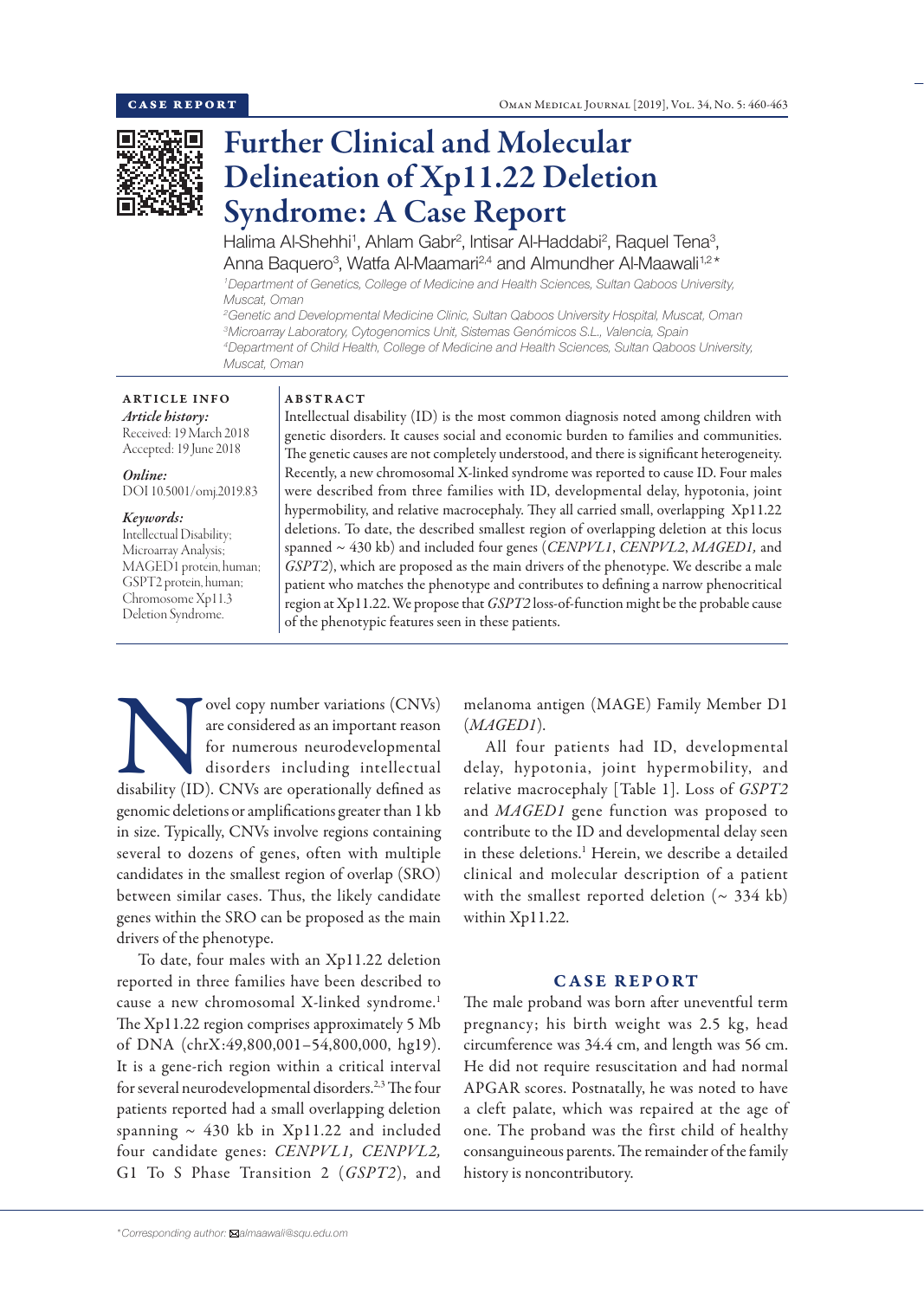|                                                       | Patient 1                                                                                                                                                                                   | Patient 2                                        | Patient 3                                                    | Patient 4                                            | <b>Current patient</b>                                                          |
|-------------------------------------------------------|---------------------------------------------------------------------------------------------------------------------------------------------------------------------------------------------|--------------------------------------------------|--------------------------------------------------------------|------------------------------------------------------|---------------------------------------------------------------------------------|
| Xp11.22 deletion<br>minimum (hg19)                    | chrX:50,847,688-<br>51,773,705                                                                                                                                                              | chrX:51,079,343-<br>51,912,188                   | chrX:51,357,052-<br>52,838,176                               | chrX:51,357,052-<br>52,838,176                       | chrX:51,442,546-<br>51,776,830                                                  |
| Xp11.22 deletion<br>maximum(hg19)                     | chrX:50,789,912-<br>51,786,912                                                                                                                                                              | chrX:51,079,341-<br>51,990,483                   | ND                                                           | <b>ND</b>                                            | <b>ND</b>                                                                       |
| Age, years                                            | 3 years 8 months                                                                                                                                                                            | 7 years 9 months                                 | 6                                                            | 4                                                    | 5                                                                               |
| Gender                                                | Male                                                                                                                                                                                        | Male                                             | Male                                                         | Male                                                 | Male                                                                            |
| Intellectual<br>disability/<br>developmental<br>delay | $^{+}$                                                                                                                                                                                      | $^{+}$                                           | $^{+}$                                                       | $\ddot{}$                                            | $+$                                                                             |
| Hypotonia                                             | $^+$                                                                                                                                                                                        | $^{+}$                                           | $^{+}$                                                       | ND                                                   | $^+$                                                                            |
| Joint<br>hypermobility                                | $^{+}$                                                                                                                                                                                      | $^{+}$                                           | $^{+}$                                                       | $^{+}$                                               | $^{+}$                                                                          |
| Relative<br>macrocephaly                              | $^{+}$                                                                                                                                                                                      | $^{+}$                                           | $^{+}$                                                       | $^{+}$                                               | $^{+}$                                                                          |
| Other growth<br>problems                              | None                                                                                                                                                                                        | Failure to thrive                                | Failure to thrive,<br>short stature                          | Short stature                                        | Failure to thrive,<br>short stature                                             |
| Other medical<br>problems                             | Congenital<br>muscular<br>torticollis,<br>laryngomalacia,<br>right-sided<br>cryptorchidism,<br>right-sided<br>inguinal<br>hernia,<br>gastroesophageal<br>reflux disease, food<br>allergies. | Gastroesophageal<br>reflux<br>disease.           | Hypermetropia,<br>intermittent<br>exotropia,<br>arthralgias. | Exotropia,<br>amblyopia.                             | Cleft palate.                                                                   |
| Other physical<br>exam<br>findings                    | Small testes,<br>hypoplastic<br>scrotum, medial<br>malleolar<br>displacement,<br>sandal gap.                                                                                                | Pes planus, medial<br>malleolar<br>displacement. |                                                              | Epicanthal folds,<br>capillary nevus, pes<br>planus. | Prominent<br>forehead, bilateral<br>low set ears<br>with overfolded<br>helices. |

| Table 1: Summary of the phenotype of patients reported with Xp11.22 deletion syndrome. |  |  |  |
|----------------------------------------------------------------------------------------|--|--|--|
|----------------------------------------------------------------------------------------|--|--|--|

*ND: not determined.*

He had a delay in acquiring developmental milestones; he sat at the age of seven months, walked at 18 months, was able to go upstairs using alternate feet at the age of three years, and ran at four years old. At the age of five, he was able to hold a pencil, scribble, draw a circle, and copy letters. At the age of five, he had only 20 words, could not join two words, and understood simple commands only. He was able to identify two colors and count from one to three. He was toilet trained at the age of three and a half years. Detailed psychoeducational assessment was completed at the age of five and a half years using the Stanford–Binet Intelligence Scale Fifth Edition (SB5). The test scores were as follows: full-scale IQ 56 (mildly impaired or delayed), nonverbal IQ 66 (mildly impaired or delayed), and verbal IQ 47 (moderately impaired or delayed).

Growth parameters determined at five years old were as follows: height 104.5 cm (tenth percentile), weight 14.7 kg (third percentile), and head circumference 51.5 cm (fiftieth percentile). Facial features included a prominent forehead and bilateral low set ears with overfolded helices. His skeletal examination showed joint hypermobility. Otherwise, his general and neurological exams were normal. At the age of five years and six months, his brain magnetic resonance imaging was reported as normal.

The DNA sample was sent to Sistemas Genómicos, Spain. The chromosomal microarray was completed using 4x180 CGH+SNP Microarray Kit (SurePrint G3 Human, Agilent Technologies). The array's results were analyzed with Agilent ® CytoGenomics v. 4.0.3.12 software, and the Aberration Detection Method 2 (ADM-2: 6.0) algorithm was used to identify chromosomal aberrations. The chromosomal microarray showed a 334 kb deletion at Xp11.22 [Figure 1] with genomic coordinates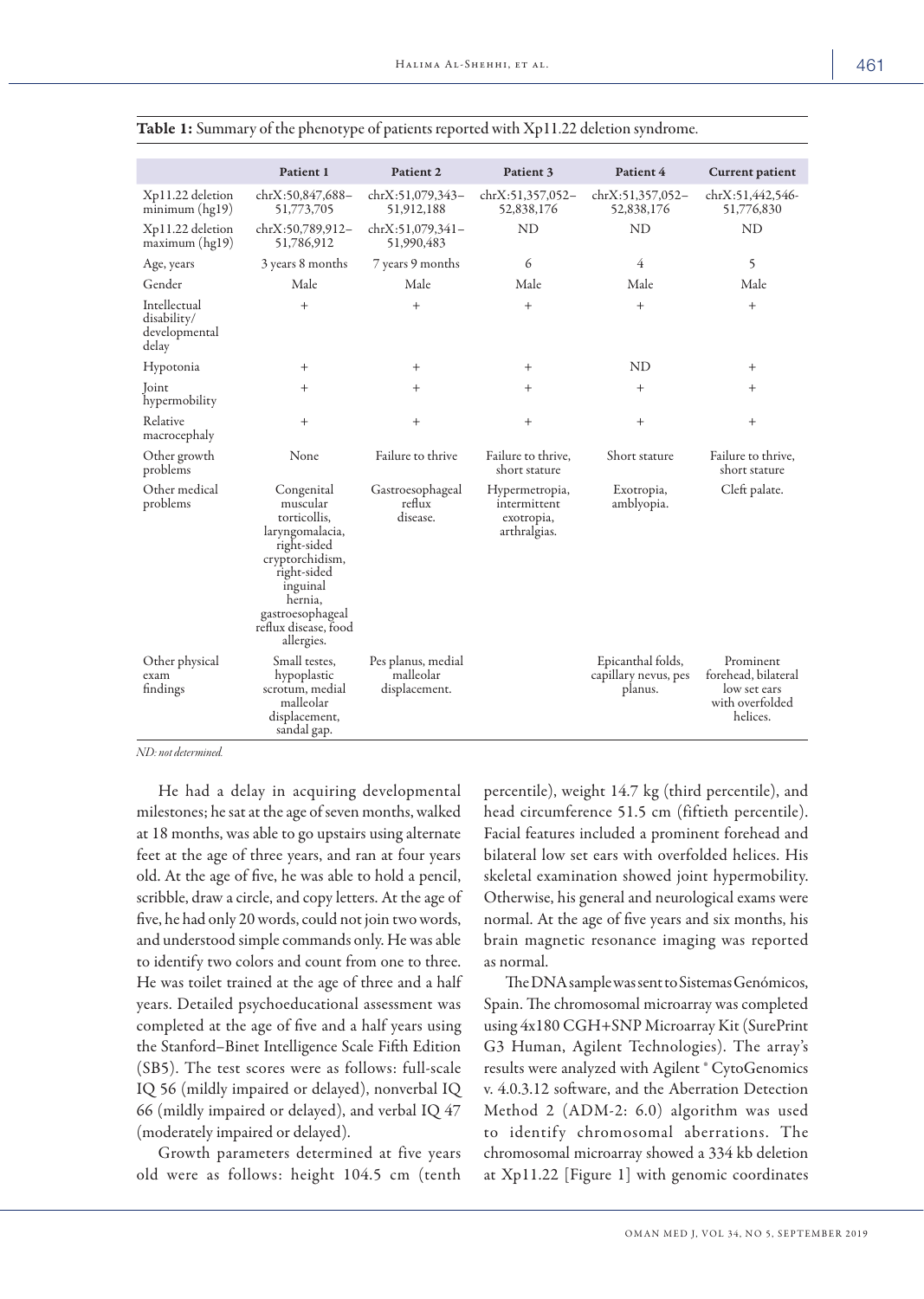

Figure 1: Schematic representation of the Xp11.22 deletions. The deletions of each subject are shown in relation to the position of Xp11.22 genes. The coordinates shown at the top of the figure are based on hg19. The RefSeq genes located in this critical region—*CENPVL1, CENPVL2, GSPT2,* and *MAGED1*—are shown in red. Genes depicted in blue are deleted in a subset of subjects 1–4, but not in our patient. Genes depicted in gray were not deleted in any subject.

chrX :51,442,546-51,776,830, encompassing two pseudogenes *CENPVL1*, *CENPVL2* and two protein-coding genes, *MAGED1* and *GSPT2*. He inherited this deletion from his asymptomatic mother.

# **DISCUSSION**

Recently, Grau and colleagues reported four males with Xp11.22 deletions associated with a distinct deletion syndrome.1 Our patient shares the same phenotype as these four males but with a 334 kb deletion that corresponds to the minimal region of overlap reported [Table 1]. This region encompasses

two protein-coding genes: *MAGED1* and *GSPT2*.

Both the *MAGED1* and *GSPT2* genes are ubiquitously expressed in the brain, $4$  and are conserved among vertebrates; however, the *GSPT2* gene exhibits greater evolutionary conservation.5 Based on silico statistical methods such as the Exome Aggregation Consortium pLi score<sup>6</sup> and the Residual Variation Intolerance Score,7 both genes exhibit intolerance to loss-of-function (LOF) mutations within the normal adult population. However, at least for the *GSPT2* gene, there are no LOF single nucleotide variants (SNVs) in the gnomAD database<sup>6</sup> or copy number deletions in the Database of Genomic Variants (DGV; *http://dgv.tcag.ca/dgv/*

| Table 2: Comparison between GSPT2 and MAGED1 by interrogating genomic databases. |                            |                                                      |  |  |  |  |  |
|----------------------------------------------------------------------------------|----------------------------|------------------------------------------------------|--|--|--|--|--|
| <b>Databases</b>                                                                 | GSPT <sub>2</sub>          | <b>MAGED1</b>                                        |  |  |  |  |  |
| Brain expression (GTEX)                                                          | $++$                       | $+++$                                                |  |  |  |  |  |
| Conservation (phyloP100wayAll)                                                   | $+++$                      | $++$                                                 |  |  |  |  |  |
| RVIS (genic intolerance)                                                         | $-0.07(48.12%)$            | $-0.54(20.54%)$                                      |  |  |  |  |  |
| ExAC pLi                                                                         | 0.90                       | 0.98                                                 |  |  |  |  |  |
| DGV deletions encompass the gene                                                 | Absent                     | Yes (nsv6906, esv2664331, esv3573968,<br>esv3558875) |  |  |  |  |  |
| GnomAD high impact mutations (males)                                             | Absent                     | Five LOF variants                                    |  |  |  |  |  |
| ClinVar SNV                                                                      | One pathogenic and two VUS | Absent                                               |  |  |  |  |  |

*RVIS: Residual Variation Intolerance Score; ExAC: Exome Aggregation Consortium; DGV: Database of Genomic Variants; LOF: loss-of-function; SNV: single nucleotide variant; VUS: variant of uncertain significance.*